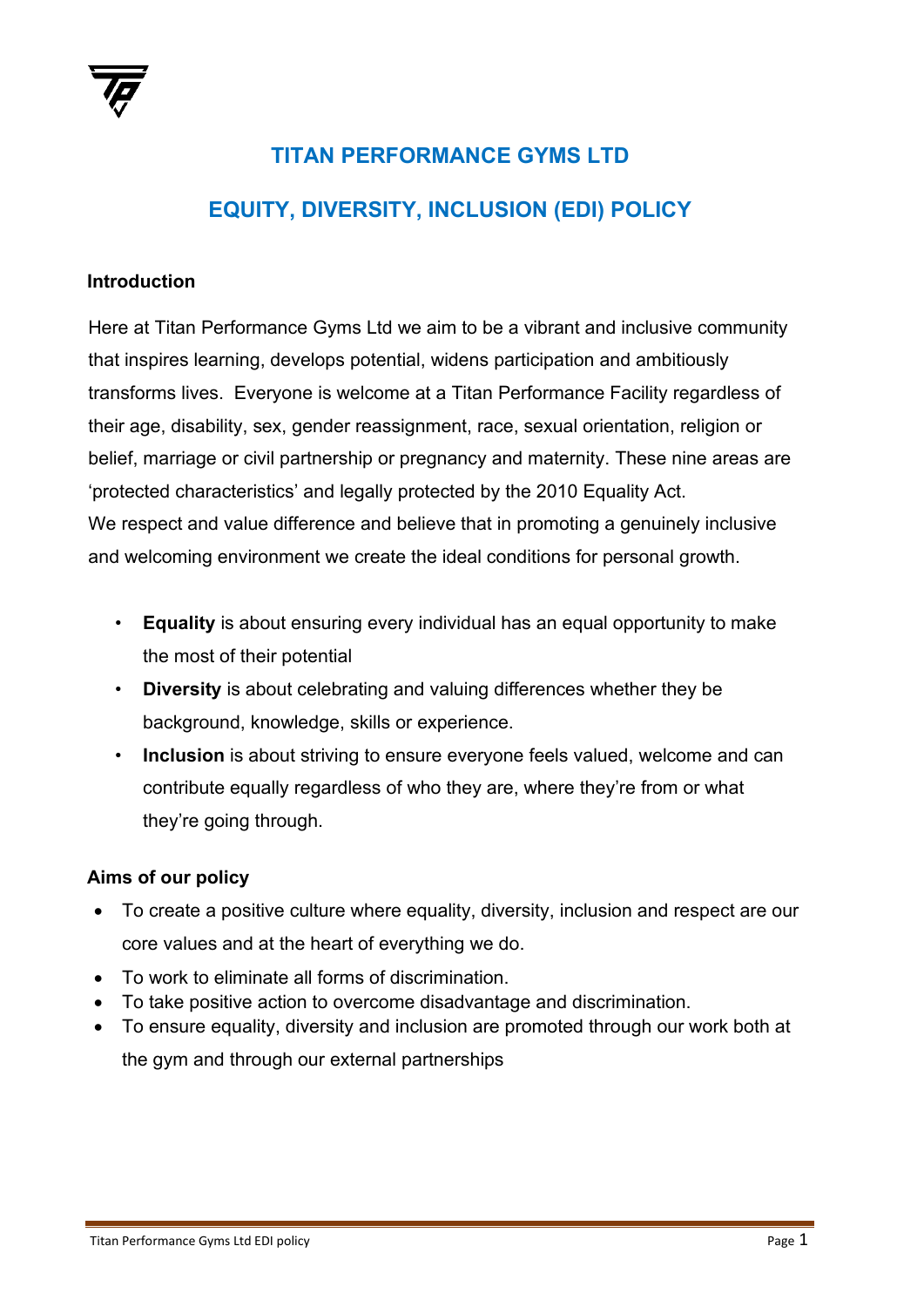## **What we will do**

- 1. Our EDI objectives outlined will be:
	- a) To meet regulatory standards for EDI and make certain that our practice is fair, consistent and free from discrimination.
	- b) To improve the diversity of our membership and volunteer team we will aim to encourage any and all to enjoy exercise including but not limited to:
		- female participants of all ages
		- participants from BAME community
		- participants with physical disabilities
		- participants with mental illness
- 2. We will use the data held on our data management system to analyse and monitor the make-up of our members and volunteers. This will enable us to set ambitious targets in order to meet the aims and commitments set out in this policy.
	- 3. In order to ensure our EDI policy is working effectively we may choose to survey our members and volunteers on an annual basis so that we can review our practice and procedures and make any necessary changes.
	- 4. We take all complaints of bullying, harassment, victimisation and unlawful discrimination seriously - any concerns will be thoroughly investigated and dealt with under our Complaints Policy and procedures and appropriate action taken. Please see our complaints Policy for further details.

Date: March 2022 Review date: January 2024

**Appendix**